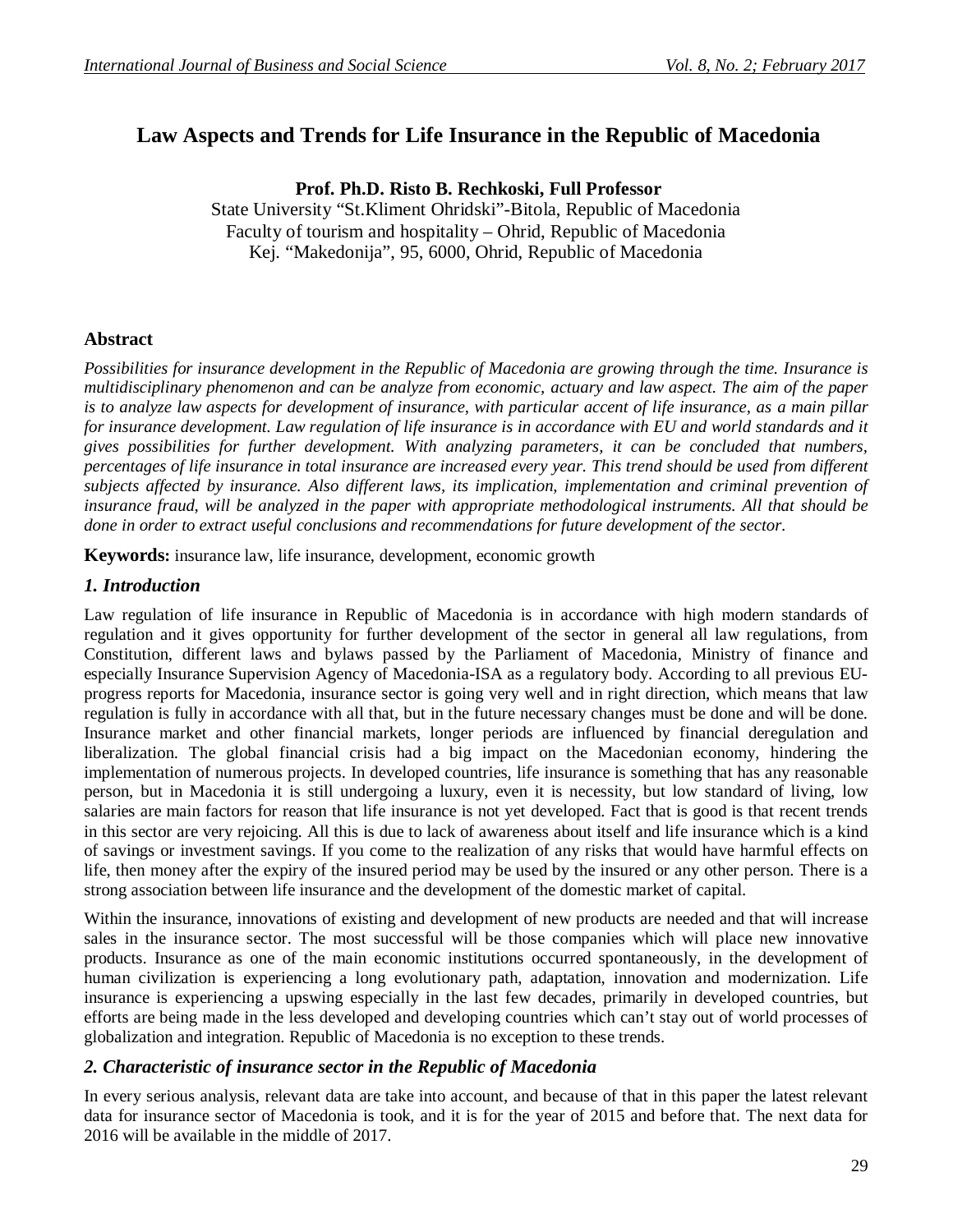Analyzing relevant data for the sector, it can be seen that at the end of 2015, there were 15 insurance companies on the insurance market in Macedonia, of which 11 operating in the area of non-life insurance, and 4 operating in the area of life insurance. During the analyzed period an operating license was issued to 1 insurance brokerage company, and 1 license was revoked from an undertaking, maintaining the count to 30 insurance brokerage companies unchanged as compared to 2014. The count of insurance agencies increased by 3 new companies, reaching a total of 13 companies, and also the number of banks, which are performing insurance activities, increased by 2 banks, reaching a total count of 3 banks. In 2015, a total Gross Written Premium (GWP) is 8.28 billion denars (Macedonian currency denar, 1 US\$ = 58 denars), representing an 8.50% increase compared to 2014, which was 7.63 billion denars. In the non-life insurance segment this sum is 7.18 billion denars, in comparison with 2014, 6.74 billion denars, that means a 6.47% growth compared to 2014. The life-insurance segment is 1.10 million denars in comparison with 888.32 million denars in 2014, which represents a growth of 23.94% compared to 2014. At the end of 2015, the insurance undertakings had at their disposal amount of 17.56 billion denars, an increase of 7.32% compared to the 2014, with 16.42 billion denars. At the end of 2015, the total calculated capital of insurance undertakings was 5.49 billion denars, a 5.93% growth compared to 2014. In 2015, the insurance sector reported profits in the amount of 513 million denars. The non-life insurance segment reported profits of 469 million denars, and the life insurance segment reported profits of 44 million denars.

#### **2.1. Ownership Structure of insurance sector in the Republic of Macedonia**

The insurance companies are in dominant ownership of foreign legal entities from the financial sector (92.17%), which are partially or completely present in 14 of the total 15 insurance subjects on the market (Table 1). 11 insurance companies are parts of insurance groups with head offices in EU-Member States, whereas only one insurance subject is fully owned by domestic investors. In the life insurance segment, 2 insurance companies predominated, as a result of the short presence in the market (since 2011) of the remaining 2 life insurance subjects (Figure 1).In all life insurance companies, there was an increase in GWP. The insurance and reinsurance company - Macedonia in 2015 did not perform life insurance operations given that the existing portfolio was transferred to the insurance company WINNER Life (Table 2).In regards to the total GWP, the most significant market share is recorded in motor vehicle insurance of 52.96% (in 2014: 55.47%), where the motor third-party liability insurance (MTPL) participates with 44.59% (in 2014: 46.43%), and the voluntary motor vehicle insurance policies (Casco) with 8.37% (in 2014: 9.04%), Property insurance (against fire, natural disasters, theft and other risks) follows with 19.82% (in 2014: 18.07%), and insurance against accident consequences with 7.23% (in 2014: 7.61%). Also, the life insurance holds a significant market share with 11.64% (in 2013: 10.14%).The structure by lines of business, including a comparison with 2014, is shown in Figure 2.

#### **2.2. Premiums in 2015**

In 2015, the insurance market recorded an increase of 8.52 % in the total written premium, compared to 2014. Taking into consideration the total amount of GWP, which was 8.279.764.000 denars, 7.178.772.000 are result of non – life insurance, and the remaining 1.100.992.000 denars of life insurance. In 2015 the non - life insurance indicated an increase of 437.678.000 denars in the GWP, namely an increase of 6.49 % compared to 2014. The life insurance had an increase of 212.663.000 denars in the total GWP compared to 2014, namely an increase of 23.94 %. As a reflection of this increase, the share in the total GWP is increased for 1.7 % and it takes part in the total GWP with 13.30% (Figure 3).

#### **2.3. Number of claims in 2015**

The total number of settled claims in 2015 is 50.081 out of which 48.709 are claims of non-life insurance classes, while the remaining 1.372 settled claims are of life insurance classes. The non-life insurance claims have an increase of 1.466 in 2015 (3.10 %), while the life insurance claims have an increase of 11.54% in 2015, compared to 2014. (Figure 4)

#### *3. Legislation for insurance in Macedonia*

Legislation for insurance in Macedonia is represented by basic and broader framework. The main general framework is represented by several Laws: The Law on Insurance Supervision, the Law on Compulsory Insurance in Traffic, and the Law on Voluntary Health Insurance, represent the basic legal framework regulating the conditions and the manner of performing insurance and reinsurance activities, the manner and conditions of performing insurance intermediation activities and conducting supervision over the operations of insurance undertakings, insurance brokerage companies, and insurance agencies.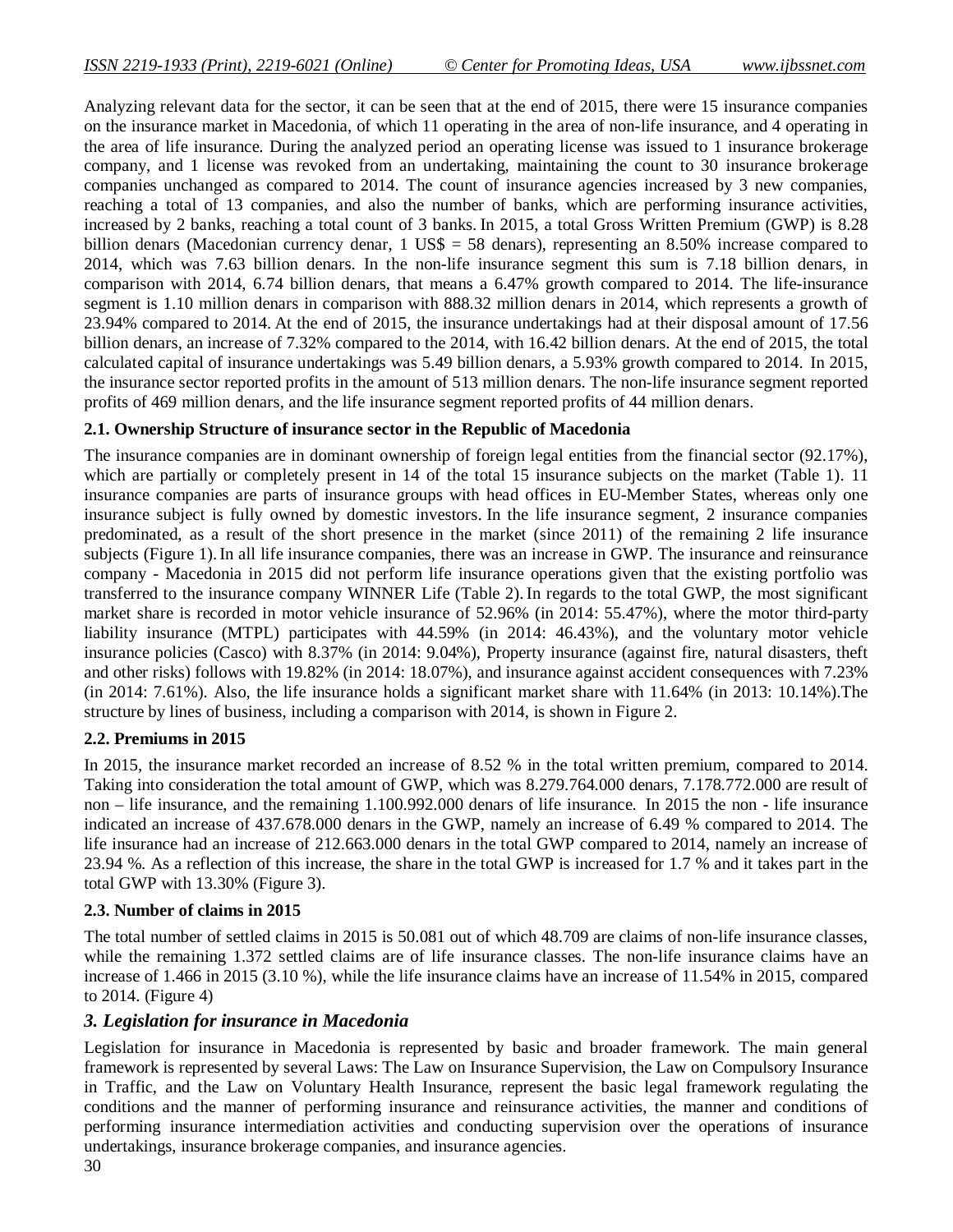The broader legal framework comprises the Contractual Law, the part referring to insurance contracts and the Company Law, and also the part from the Law for trade companies.

# **3.1. Law on Insurance Supervision**

It incorporates the insurance principles and standards of the International Association of Insurance Supervisors (IAIS), as well as the EU-Insurance Directives. The Law regulates the establishment and operations of insurance undertakings, risk management, the role of authorised actuaries, financial reporting, internal and external auditing, activities of insurance brokerage companies and insurance agency, supervision over insurance undertakings, procedure for decision-making by the Insurance Supervision Agency of Macedonia (ISA), operations of insurance and reinsurance pools, cooperation with supervisory agencies and EU-authorities, as well as penalty provisions.

# **3.2. The Law on Compulsory Insurance in Traffic**

The compulsory insurance in traffic is regulated by the Law on Compulsory Insurance in Traffic prescribing the agreements for compulsory insurance, the minimum insured amounts, the deadlines for reporting claims to and receiving claim compensations from the insurance undertakings, establishing the right to mediation, the competences of the Guarantee Fund, changing the method for determining the premium tariffs via the operations of the Commission for motor third party liability insurance. Also, the Law envisages facilitation of cross-border provision of insurance services by setting-up a so called authorised claims representative, and a damage compensation service, thus affecting these activities as soon as Macedonia becomes part of the EU. The adoption of amendments of this law harmonises the Law on Misdemeanours from a point of view of the fixed amount of fines imposed on insurance undertakings, that is to say, on the National Insurance Bureau. It also stipulates the amount of the fine for the responsible person within the legal entity at 30% of the fine set for the insurance undertaking, that is to say, to the National Insurance Bureau.

# **3.3. The Law on Voluntary Health Insurance**

This law prescribes the legal possibility and opens a wider scope of activities for the insurance undertaking to offer packages of health services, which are not covered with the system for compulsory health insurance. The voluntary health insurance is regulated as supplementary and private. Supplementary health insurance insures the partial costs coverage from own funds when using medical services from the compulsory health insurance (copayment), in accordance with the regulations of compulsory health insurance and health care protection. The private health insurance allows cost coverage for using healthcare services with higher standard than those within the compulsory health insurance, the costs for supplementary healthcare services, as well using healthcare services in medical institutions outside the network of healthcare institutions where healthcare activities are carried out, and in private institutions that make, issue, and service orthopaedic and other devices.

# *4. Insurance Frauds*

Attempts of insurance frauds are becoming more frequent. It varies according to the manner of execution of crimes and by the way of its organistation. Association and cooperation between various institutions can contribute to detect attempts at fraud in insurance and prevention of harmful consequences. Each institution - Ministry of Interior, insurance companies, prosecutors, courts, are integral parts of the unique system that can and must contribute to the detection and prevention. As perpetrators of insurance frauds often occur people employed in insurance companies, which implies the need to build a special system for controlling the employees in insurance companies. It is necessary to point out that insurance fraud crimes often are made by arrangement of more people and in that sense, despite the commission of the basic insurance fraud crime, other crimes are performed, such as: falsification of documents, receiving and giving bribes, fraud of official position, malfeasance and other cases, which are usually detected by the collection of data and evidence about insurance frauds. A particular problem is that 90-95% of honest insurers pay increased premiums because of those 5-10% dishonest, that realize benefits through fraud insurance.

# *5. Conclusions*

Form all above it can be concluded that:

1. The development of the insurance market is affected by movements in the overall financial sector. Macedonia belongs to the countries with low economic development and consequently features a low developed sector of life insurance.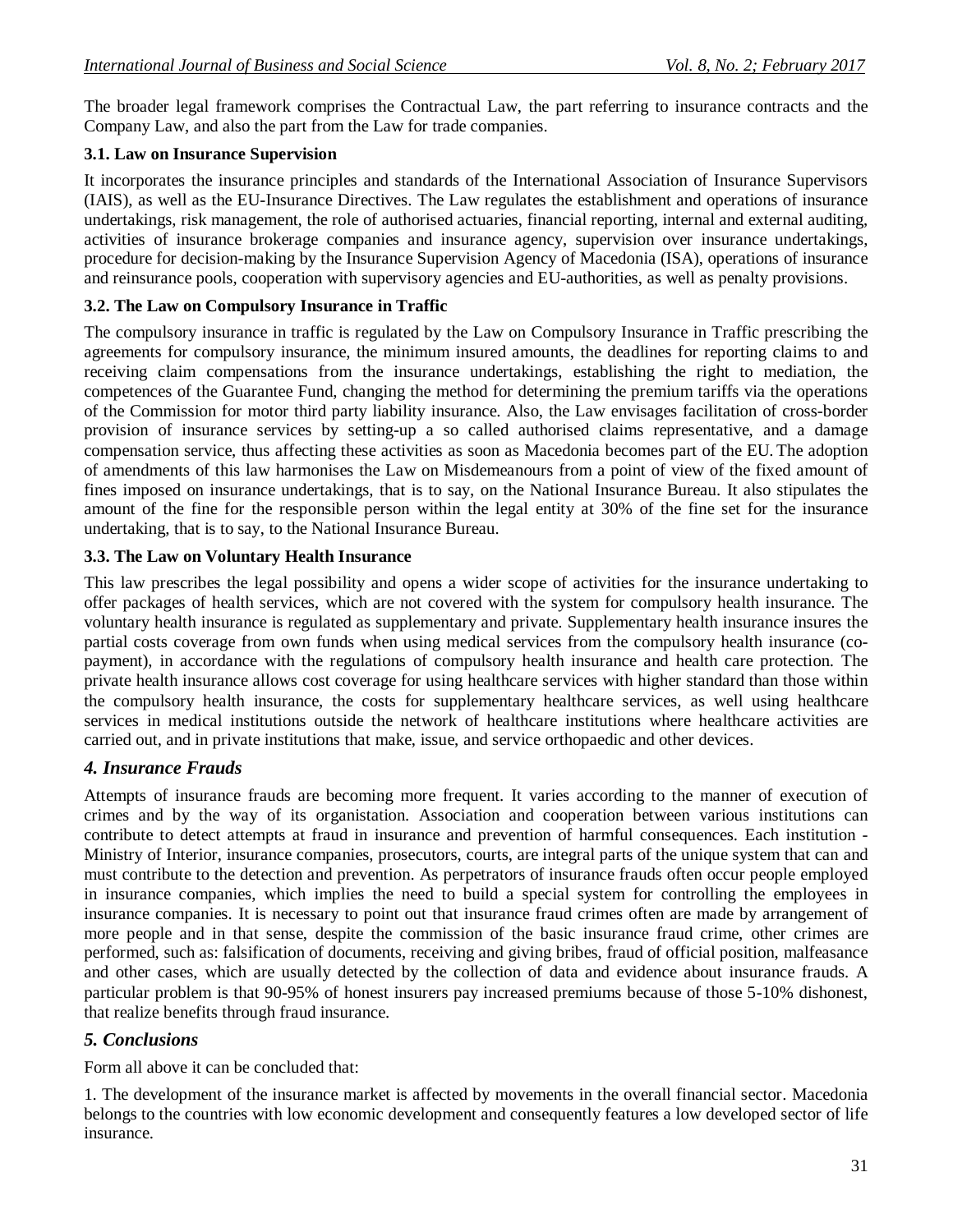In the insurance market in Macedonia 15 insurance companies exist, of which only 4 insurance companies operating in the life insurance, while others are active in the group of non-life insurance. As in past years for reinsurance is registered only 1 company. In global terms, over 2/3 of the available financial resources on capital markets come from insurance and pension funds. These are also the longest funds in a national economy, with an average term to maturity of more than 10 years. The significance of the insurance premium and the investment is growing in the country, although Macedonia still lags the list of EU countries in terms of relative share premium to the country's Gross domestic product (GDP).

2. Macedonian insurance sector is characterized by relatively low share of GWP in GDP, compared to other EU countries. GWP participation in GDP in 2015 is 1.48% of GDP, which is really small and because of that it can be seen a big space for development of insurance and it is necessary to be done. According to these indicators, the insurance sector of Macedonia is approximately in the same level of development as in Romania, Serbia, Greece and Turkey. One of the real problems in insurance is the small number of companies for life insurance, insufficient knowledge of insurance products, and low living standards.

3. In the year 2015 realized GWP is increased of 8.50% compared to the GWP in 2014. In non-life insurance GWP, is increased of 6.47% compared to 2014. In the area of life insurance GWP is increased of 23.94% compared to the 2014.

4. In terms of regulative, it can be said that law regulative – laws and bylaws are in accordance to the European standards, and combined with bigger economic growth can means opening of insurance market for new players, bigger transparency in performing of activities of different subjects, introducing new products and packages, decreasing of costs of premiums, bigger competitiveness, bigger diversification of risks, improving the investment policies for achievement of higher yields at a given level of risk, the emergence of new financial instruments in the market of capital, establishing stronger internal control system of insurance and reinsurance, maintaining the long-term financial stability which is the basis for long-term economic growth.

#### *References*

Annual report on the operations of the Insurance supervision agency in 2015, ISA (2016) Annual report on the situation and movements on the insurance market in Republic of Macedonia in 2015, ISA (2016) Law of trade companies, "Official Gazette of Macedonia", N. 28/04, 84/05, 25/07, 87/08, 42/10, 48/10, 24/11, 166/12, 70/13, 119/13, 120/13, 187/13, 38/14, 41/14, 138/14, 88/15, 192/15 Contractual Law, "Official Gazette of Macedonia", N. 18/01, 4/02, 5/03, 84/08, 81/09, 161/2009 Insurance bulletin of Macedonia for 2015, National insurance bureau of Macedonia, (2016) Jovanovski, T.(2005). Economics of insurance, Skopje Krstanoski, M. (2007). Insurance law, Ohrid Krstanoski, M., Rechkoski, R., (2005). Basis of law, Ohrid Law on Compulsory insurance in Traffic, "Official Gazette of Macedonia", N. 88/05, 70/06, 81/08, 47/11, 135/11, 112/14, 145/15 Law for Health insurance, "Official Gazette of Macedonia", N. 19/11, 53/11 Law on Insurance Supervision, "Official Gazette of Macedonia", N. 27/02, 98/02, 79/07, 88/08, 67/10, 44/11, 112/11, 188/13, 30/14, 43/14, 112/14, 153/15, 92/15 Law on Voluntary Health insurance, "Official Gazette of Macedonia", N. 145/12, 192/15 Rechkoski, R. (2011). Civil law, Ohrid Rechkoski, R. (2011). Law of Obligations, Ohrid www.aso.mk, march 2017 www.fzo.org.mk, march 2017 www.iaisweb.org/home, march 2017 www.nibm.com.mk, march 2017 www.stat.gov.mk, march 2017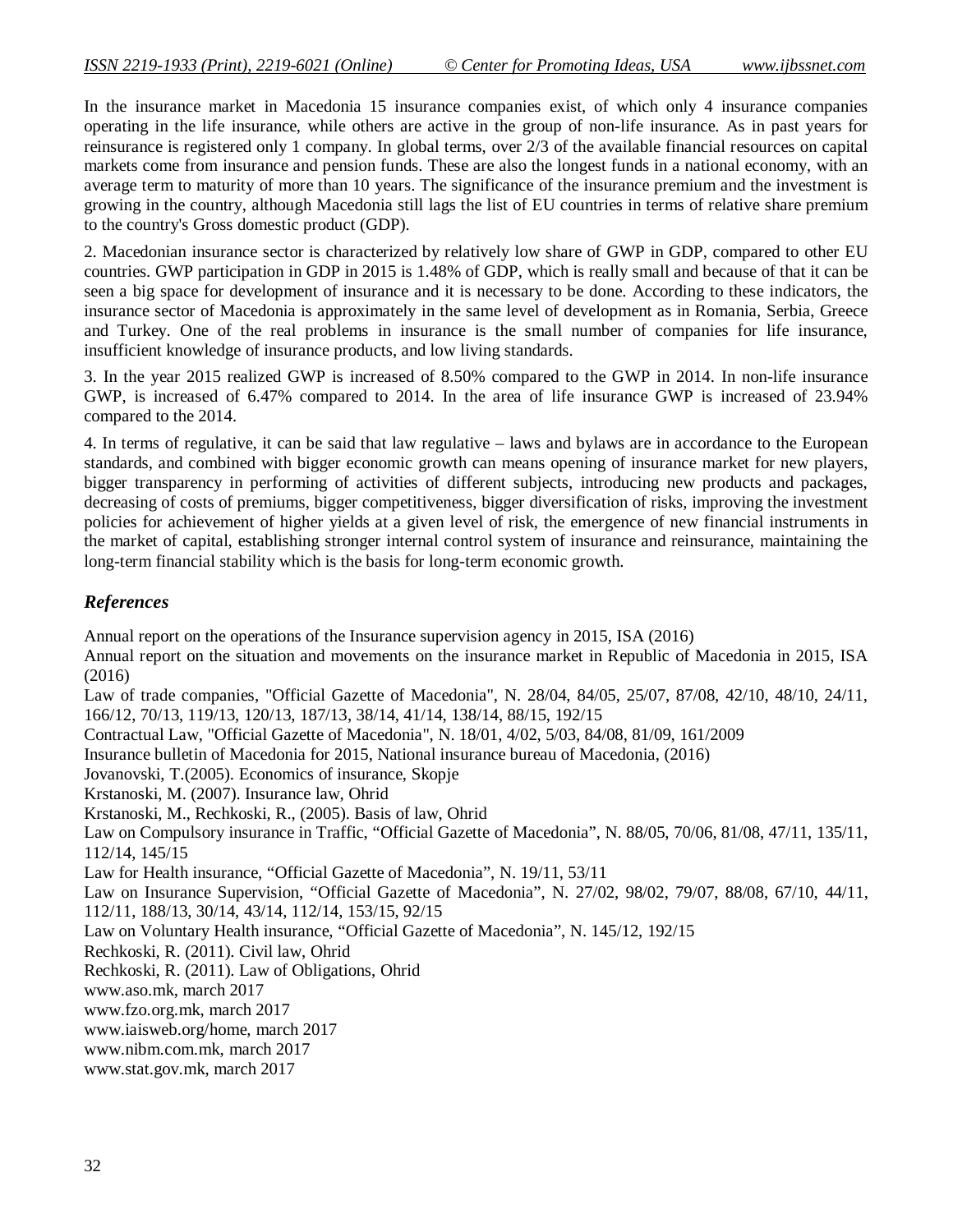|                                  | 2015    | 2014    | 2013     |
|----------------------------------|---------|---------|----------|
| 1. Foreign shareholders          | 92.17%  | 92.25%  | 91.83%   |
| 1.1. Natural persons             | 0.08%   | 0.08%   | 0.12%    |
| 1.2. Non-financial legal persons | 0.00%   | 0.01%   | $0.00\%$ |
| 1.3. Financial Institutions      | 92.09%  | 92.16%  | 91.71%   |
| 2. Domestic shareholders         | 7.79%   | 7.70%   | 8.13%    |
| 2.1. Natural persons             | 6.61%   | 6.60%   | 6.99%    |
| 2.2. Non-financial legal persons | 0.79%   | 0.79%   | 0.79%    |
| 2.3. Financial Institutions      | 0.39%   | 0.32%   | 0.35%    |
| 3. State-ownership               | 0.04%   | 0.04%   | 0.04%    |
| <b>Total</b>                     | 100.00% | 100.00% | 100.00%  |

**Table1: Ownership structure of insurance undertakings (%)**

#### *Source: ISA*

**Table 2: Gross written premium by life insurance undertakings (thousand denars)**

| Ser.                    | <b>Insurance undertaking</b> | <b>Gross Written Premium (GWP)</b> |         | <b>Change</b> | <b>Share in total GWP</b> |         |
|-------------------------|------------------------------|------------------------------------|---------|---------------|---------------------------|---------|
|                         |                              | 2015                               | 2014    | 15/14         | 2015                      | 2014    |
|                         | <b>CROATIA LIFE</b>          | 484,428                            | 384,706 | 25.92%        | 44.00%                    | 43.31%  |
|                         | <b>GRAWE</b>                 | 435,289                            | 371,554 | 17.15%        | 39.54%                    | 41.83%  |
| 3                       | <b>WINNER LIFE</b>           | 122,107                            | 83,209  | 46.75%        | 11.09%                    | 9.37%   |
| $\overline{\mathbf{4}}$ | <b>UNIOA LIFE</b>            | 59,167                             | 46,741  | 26.58%        | 5.37%                     | 5.26%   |
| 5                       | <b>MACEDONIA</b>             | $\Omega$                           | 2,119   | $-100.00\%$   | 0.00%                     | 0.24%   |
|                         | <b>Total life insurance</b>  | 1,100,991                          | 888,329 | 23.94%        | 100.00%                   | 100.00% |

#### *Source: ISA*

**Figure 1: Market concentration relative to gross premium in 2015, for life insurance (%)**



*Source: ISA*

**Figure 2: Gross written premium structure by line of business insurance (%)**